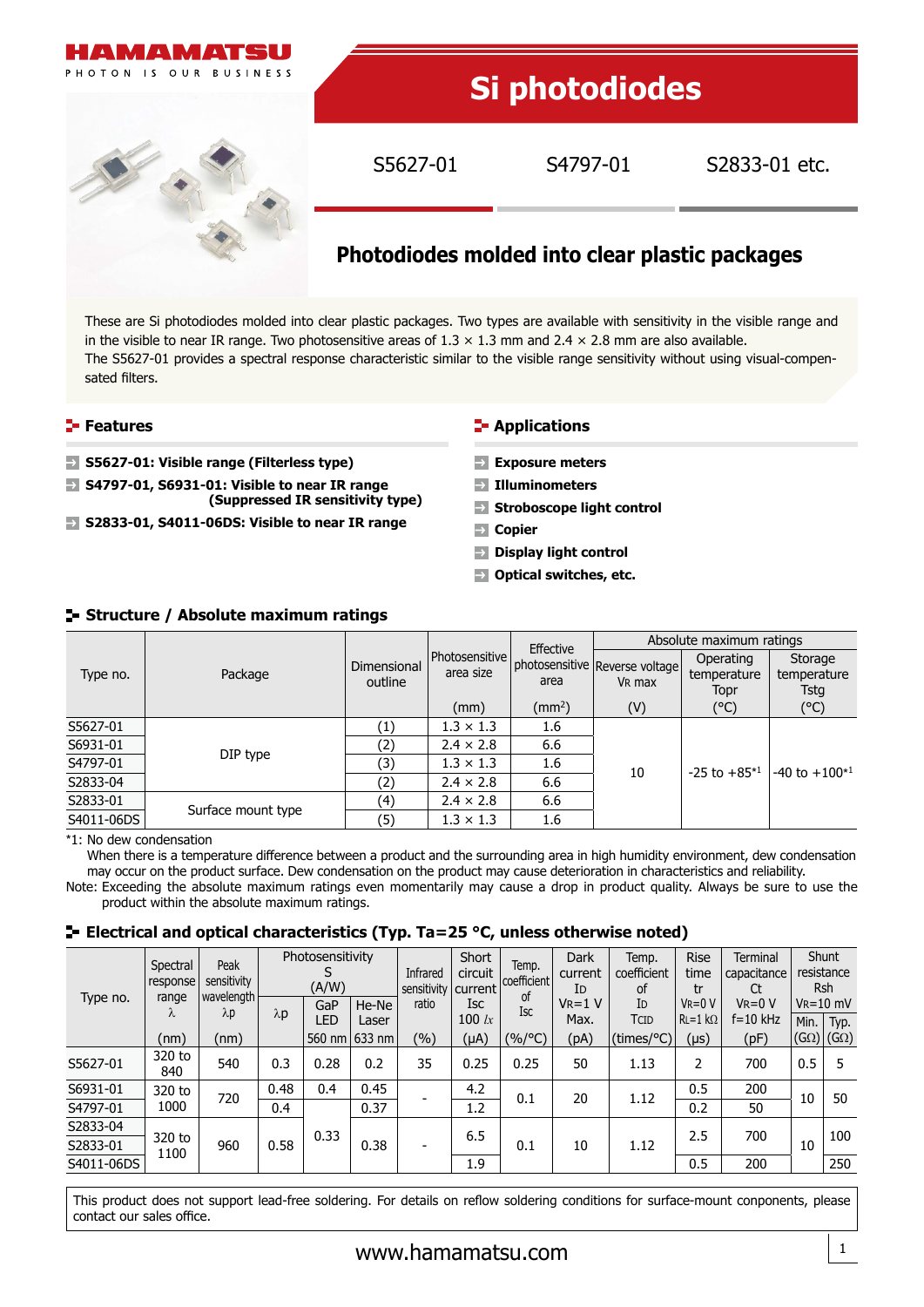## **Spectral response**





## **F** Rise time vs. load resistance





## **P**- Dark current vs. reverse voltage

## **F** Shunt resistance vs. ambient temperature



KSPDB0131EE KSPDB0132EE

2

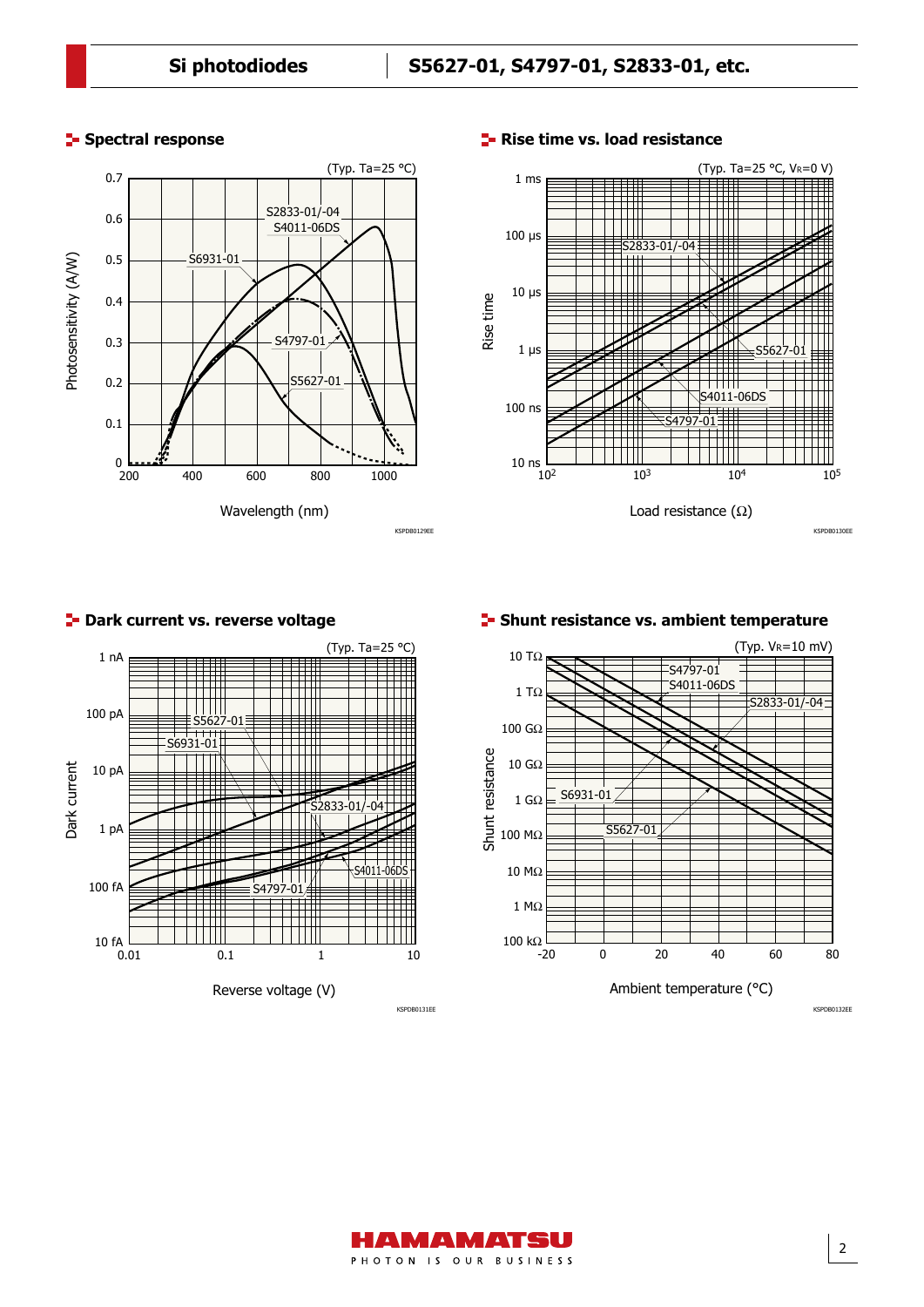## **<sup>1</sup>** Dimensional outlines (unit: mm)

 $(1)$  S5627-01



#### Dimensional outline (2) S6931-01, S2833-04



Lead surface finish: Silver plating Standard packing: Stick (50 pcs/stick)

3

KSPDA0184EB

KSPDA0119EC

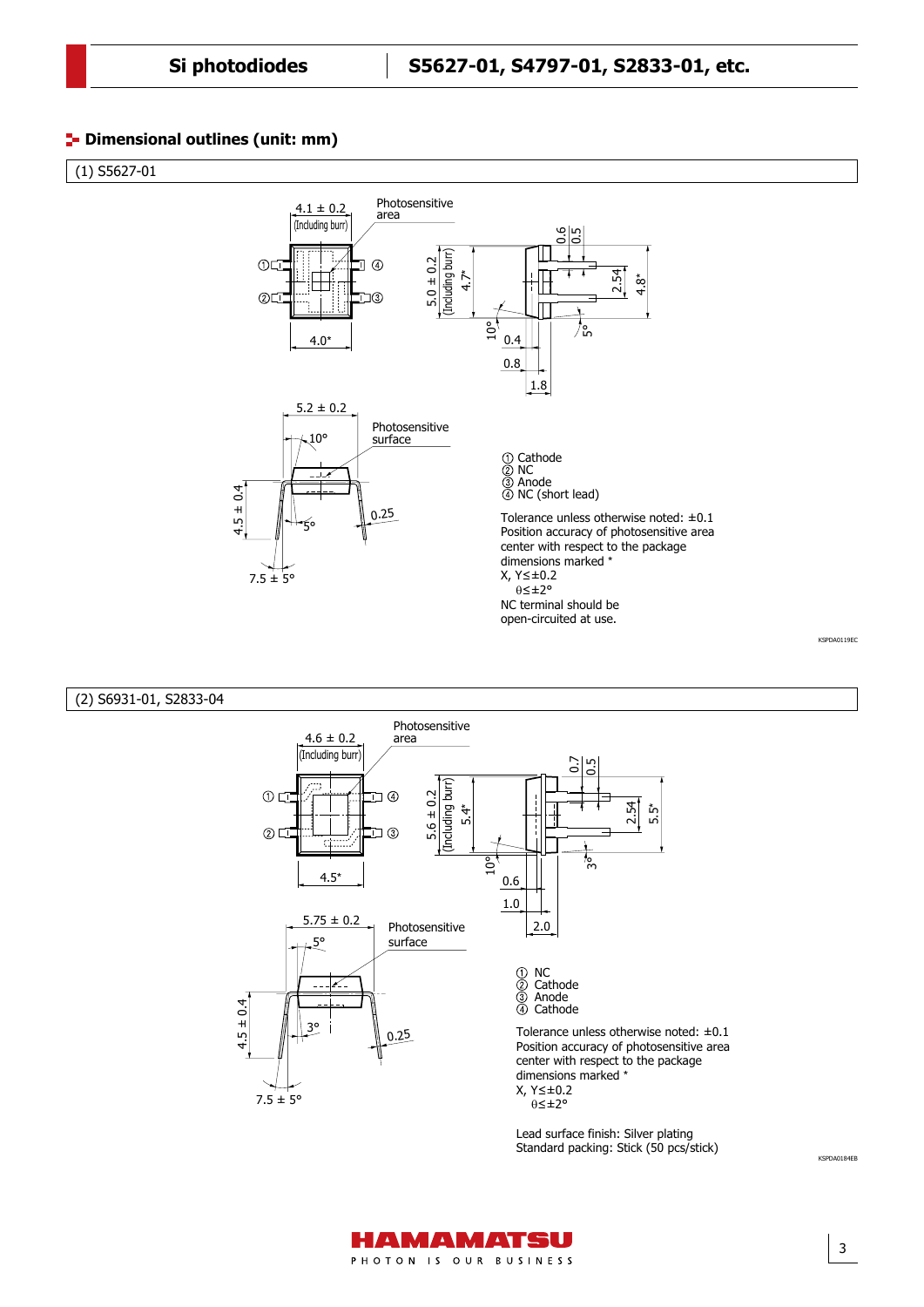(3) S4797-01





 $5.0 \pm 0.4$   $4.5^*$   $5.0 \pm 0.4$ 

NC Cathode Anode Cathode

Tolerance unless otherwise noted: ±0.1 Position accuracy of photosensitive area center with respect to the package dimensions marked \* X, Y≤±0.2 θ≤±2°

Lead surface finish: Silver plating Standard packing: Stick (50 pcs/stick)

4

KSPDA0123EC